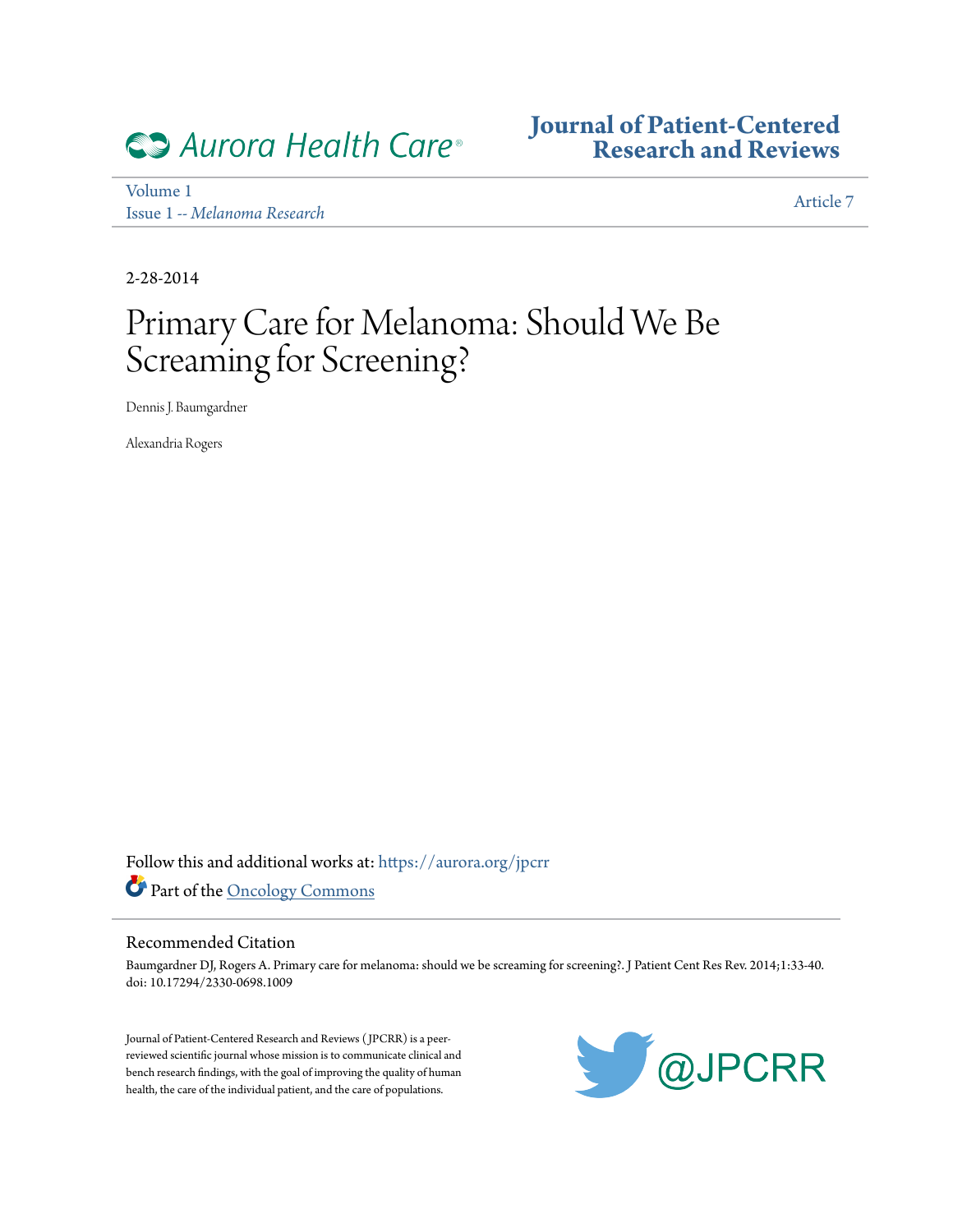# Dennis J. Baumgardner, MD,<sup>1</sup> Alexandria Rogers, BA<sup>2</sup>

*1Department of Family Medicine, Aurora UW Medical Group and Center for Urban Population Health, Aurora Health Care, Milwaukee, WI; and 2Aurora Research Institute, Aurora Health Care, Milwaukee, WI*

# **Abstract**

The incidence of cutaneous malignant melanoma continues to rise in the United States. This deadly disease is potentially curable if caught at an early stage, however screening programs remain controversial. The United States Preventive Services Task Force cites insufficient evidence to recommend screening, by total-body skin examination (TBSE), for early detection of cutaneous melanoma. While definitive studies may be cost-prohibitive in the United States, more recent evidence suggests that organized programs to increase TBSE reduce mortality from melanoma. The positive impact of TBSE, and education regarding risk reduction and skin selfexamination, is most likely to be cost-effective in high-risk patients such as middle-aged and older men. This population also includes those with changing moles or those who always or usually sunburn; those with melanoma in a first-degree relative, or dysplastic nevi or extensive moles; and those with high-risk ultraviolet (UV) exposure or other risk factors. The role of new technology, such as in-office and in-home dermoscopy, continues to evolve. Primary care clinicians are challenged in everyday practice to appropriately prioritize TBSE and empower their patients for "skin awareness" and self-detection of melanoma. (*J Patient-Centered Res Rev.* 2014;1(1):33-40.)

# Keywords

melanoma, primary health care, mass screening, primary prevention

# Introduction

Cutaneous malignant melanoma is responsible for 75% of all skin cancer deaths, yet represents only 3-5% of all skin cancers.<sup>1</sup> Each year, over 75,000 cases of melanoma are diagnosed in the United States, and approximately 9,000 individuals will die of this disease. The incidence of melanoma has been on the rise for decades, and the annual incidence rate has increased over 15-fold since the  $1930s$ .<sup>2-5</sup>

Correspondence: Dennis J. Baumgardner, MD 1020 N. 12th St., Suite 4180, Milwaukee, WI 53233 Phone: 414-219-5191, Fax: 414-219-3116, Email: dennis.baumgardner@aurora.org

Overall lifetime risk in USA is 2%3

2% of all melanoma cases occur in those  $<$  20 years old<sup>1</sup>

Overall, incidence and mortality rates are greater in men than women $3$ 

Between ages of 15 and 39, increase in incidence has been greater in women<sup>3</sup>

Most common cause of cancer in women ages 25-29; second only to breast cancer in women ages 30-34<sup>1</sup>

Incidence rates in white persons are 7-25 times higher than persons of non-white race $1,3$ 

Of race/gender groups, highest (and increasing) incidence rates are in middle-aged and older white males<sup>1-5</sup>

Table 1 provides additional detail regarding melanoma incidence.

Overall, melanoma is most likely to occur in women on the lower extremities. In men, the trunk is the most common site of involvement; followed by the upper extremities.<sup>3</sup> Reasons for these differences are unclear.

# Etiology and Risk Factors

The etiology of the malignant transformation of melanocytes which leads to melanoma is multi-factorial and not fully understood. It includes ultraviolet (UV) radiation and genetic predisposition.<sup>1</sup> The p53 suppressor gene is often mutated in melanoma. It is directly affected by UV radiation, especially UV-B. Solar UV exposure directly damages cells and molecules, including DNA, proteins and lipids. This leads to photoaging, immunosuppression and photocarcinogenesis.5

Risk factors for melanoma are summarized in Table 2. Melanoma risk is increased with the use of UV-emitting tanning devices, especially before age  $35<sup>3,5</sup>$ . The recent overall increase in skin cancer in younger women may be secondary to indoor tanning.<sup>3</sup> Interestingly, one survey of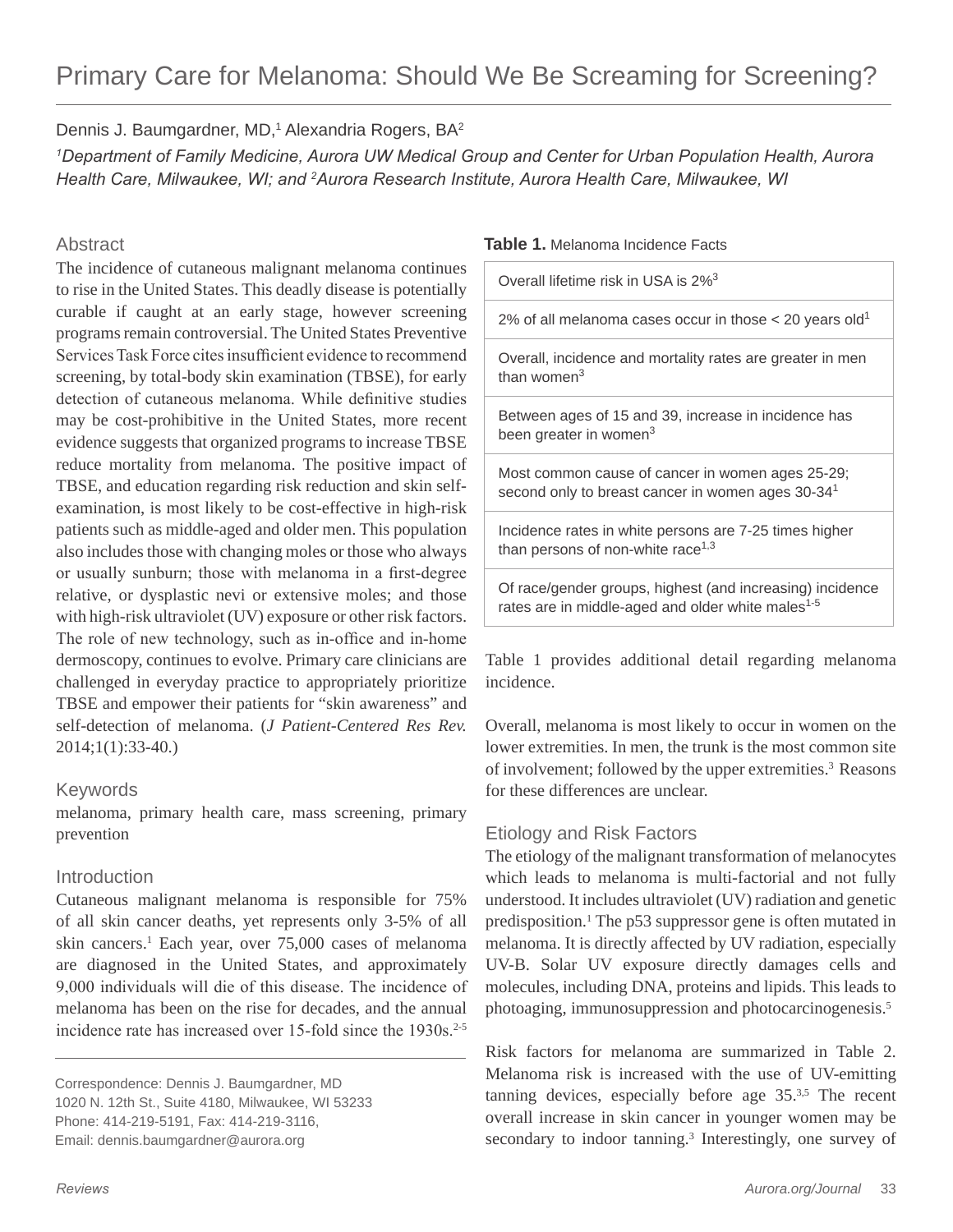| Table 2. Melanoma Risk Factors <sup>1,3,6</sup> |  |
|-------------------------------------------------|--|
|-------------------------------------------------|--|

| Older age                                                                                |  |
|------------------------------------------------------------------------------------------|--|
| Fair skin and hair                                                                       |  |
| Being more likely to sunburn rather than tan                                             |  |
| Greater than 20 moles                                                                    |  |
| Freckling                                                                                |  |
| Three or more atypical moles                                                             |  |
| Immunosuppression                                                                        |  |
| Previous psoralen Ultraviolet-A (PUVA) treatment                                         |  |
| Previous squamous cell carcinoma                                                         |  |
| Solar keratoses                                                                          |  |
| Xeroderma pigmentosum                                                                    |  |
| A family history of melanoma (particularly first-degree<br>relatives) or dysplastic nevi |  |
| Other significant UV exposures                                                           |  |

inner city Brooklyn, New York, college students (41% white) found an association between watching reality television beauty shows and outdoor tanning and tanning lamp use.<sup>7</sup> In the United States, age-adjusted rates of early- and latestage melanoma are both significantly higher in counties with high solar UV exposure than in those with lower solar UV exposure.8 Similarly, in Australia, the country with the highest melanoma incidence rates (twice that of the United States),<sup>3</sup> melanoma incidence rates are highest in the northern, more tropical areas of the continent.<sup>9</sup>

Higher socioeconomic status has been associated with increased melanoma incidence but decreased mortality rates among those with melanoma.<sup>2</sup> In the United States and other developed countries, the increased incidence in those of higher socioeconomic status appears to be related to the higher incidence of Northern European ancestry within this section of society (fair hair and skin, likelihood to burn, rather than tan, increased freckling and atypical moles), and greater leisure-time sun exposure, rather than income.<sup>3,5</sup> Females in this group are more likely to engage in indoor tanning activities than those of lower socioeconomic status. Lower socioeconomic status is related to having a more advanced stage of melanoma at the time of diagnosis, as

is being uninsured or on Medicaid, as opposed to private insurance.3 Among non-Hispanic whites, declines in melanoma mortality rates in recent decades have largely occurred in the more educated groups of individuals.10

# The Screening Controversy

In 2001, the United States Preventive Services Task Force (USPSTF) concluded that there was insufficient evidence to recommend for or against screening, by total-body skin examination (TBSE) for early detection of cutaneous melanoma, or squamous cell or basal cell carcinoma.11 A 2009 update of this recommendation acknowledged gaps in the relevant research literature, but again concluded that direct evidence to support the benefits of physician or patient screening skin examinations to reduce morbidity or mortality from skin cancer was lacking.12 This occurred despite the authors acknowledging that physician-discovered melanoma was at an earlier stage (thinner) than non-physician detection (see below), and limited evidence from one study<sup>13</sup> of reduction of melanoma morbidity and mortality by skin selfexamination (SSE).

The American Cancer Society (ACS), however, endorses TBSE and monthly SSE. In addition, many researchers and clinicians are uncomfortable with the notion of not recommending some form of screening for the early detection of melanoma. Curiel-Lewandrowski and colleagues emphasize that there are several recent studies which support the potential benefit of screening for melanoma.14 Mitchell and Leslie opine that "we have failed to make significant gains in mortality (from melanoma) during the past 20 years because we have not empowered our society with the basic, crucial knowledge to detect disease earlier."15 Wolf et al. suggest targeted screening of aging patients.<sup>2</sup>

The issue of screening for melanoma remains controversial to this moment, as illustrated by two publications released in late summer of 2013. Geller et al. report recent statistics from Connecticut, the site of the oldest population-based cancer registry in the United States.16 Noting "unremitting increases in incidence and mortality of melanoma," beyond that expected from increased reporting, the authors call for large programs of primary prevention and screening of high-risk populations for melanoma in the United States. Just several days prior, Esserman and colleagues placed melanoma screening in the category of that which "expands the population of indolent tumors, with little or no effect on the small population of more aggressive tumors."17

Guided by these recent narrative reviews and original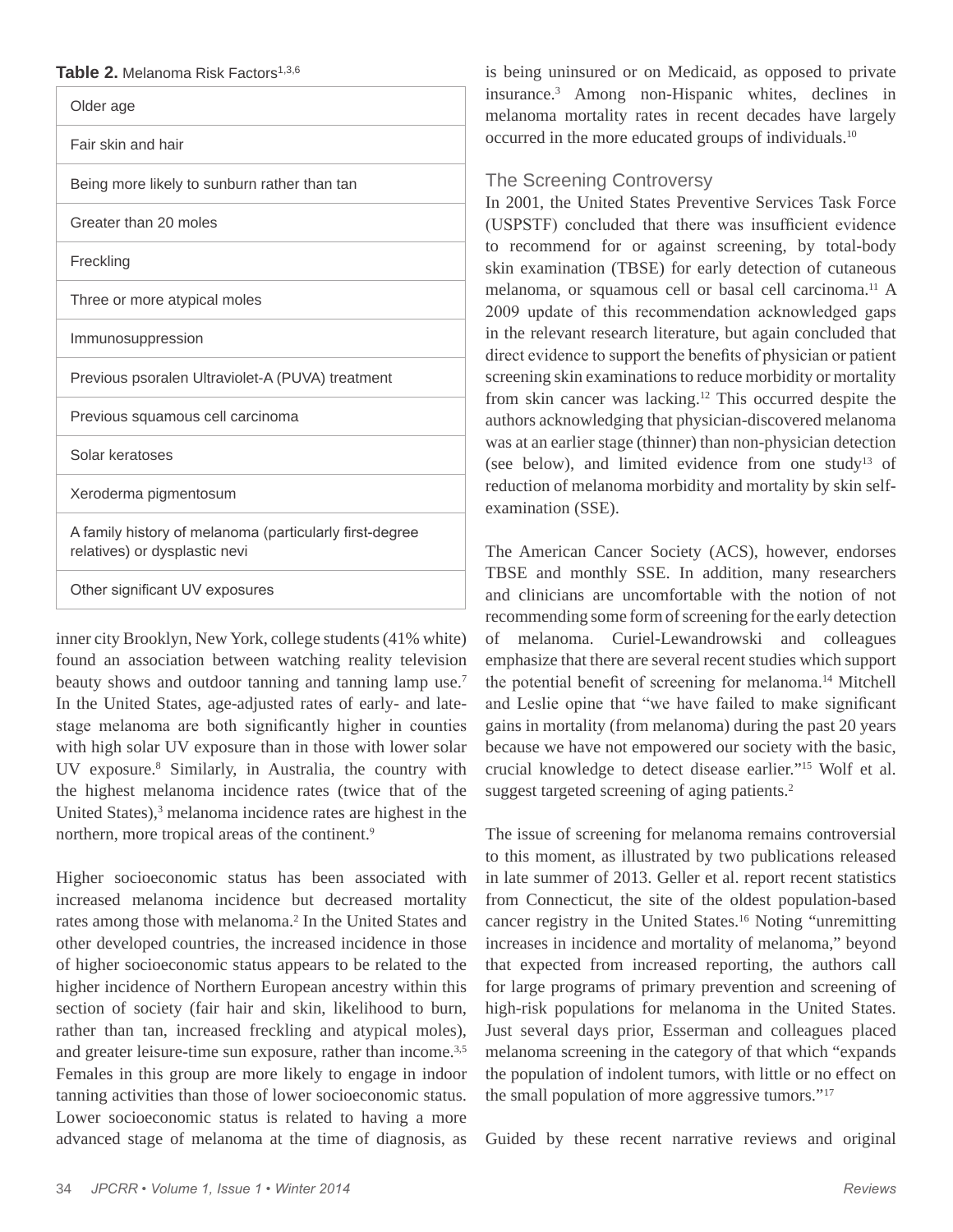research, let us examine the evidence which would favor some form of screening for melanoma in the primary care setting.

# Recent Evidence Regarding Screening

It has long been known, $4,14,15$  and recently reaffirmed, $18$  that detection of thinner (earlier) melanoma lesions reduces mortality, and if detected early enough, melanoma is potentially curable in all patients.<sup>4</sup> Swetter et al. studied 566 adult invasive melanoma patients of clinics in California and Michigan using survey methodology.<sup>19</sup> Thinner tumors  $(\leq 1$  mm) were associated with younger age, female gender, higher education level, and physician discovery. Physician TBSE was associated with thinner tumors, largely due to the effect of this examination in men over 60 years old. Patients who used a melanoma picture as a visual aid (provided by the study) and performed their own TBSE were more likely to have thinner tumors. The authors concluded that physician and patient TBSE were complementary early detection strategies, particularly in men over 60. They further suggested that physician TBSE may be the more practical approach for early detection in the high-risk group of older men.<sup>19</sup> A community-based, case-control telephone survey study of 3,762 cases and 3,824 controls in Queensland, Australia, associated TBSE in the three years before diagnosis with a 14% lower risk of being diagnosed with a thick melanoma  $(>0.75$  mm $).^{20}$ 

Additional studies from this area of Australia yield statistics regarding melanoma screening. Data from 16,383 TBSEs of patients in a centrally-organized program of skin screening clinics staffed by trained primary care physicians, with all patients having suspect lesions being referred to their own physician for further treatment,<sup>21</sup> includes: 1) a total of 2,302 referrals were made for 4,129 suspect lesions, and 2) data from 95% of the 1,417 lesions which were excised included a yield of 33 melanomas (0.2% of all TBSEs), 252 basal cell carcinomas and 97 squamous cell carcinomas. The calculated specificity of TBSE for melanoma was 86% (which the authors suggest is comparable to that of other screening tests such as mammography). The sensitivity of TBSE for melanoma was not calculated, as follow-up of those who had a negative TBSE was not conducted.21 A related study collected data on 28,755 skin examinations (resulting in 11,403 excisions or biopsies) from random samples of family medicine physicians excising or performing biopsy of skin lesions of patients in their routine practice, and from family physicians working in the aforementioned centrally-organized skin screening clinics.22 The number (of pigmented lesions) needing

to be excised (NNE) to find one melanoma was 19.6, a number that was significantly higher if there was strong patient pressure to excise the lesion, and significantly lower if the physician thought the lesion was likely to be malignant. The authors admit that determining an ideal number needed to excise is difficult given the risk of missing melanoma versus the need to reduce health care costs.22 It may be noted that the NNE generally varies from 20-40 for primary care clinicians in non-specialized clinics, and 4-18 for dermatologists at specialty clinics.23 A multinational, multicenter prospective trial recruited 14,381 subjects from all willing adult patients seeking dermatology consultation for focused skin lesions. As a result, a TBSE was initiated for each participant and suspicious or equivocal lesions were excised or biopsied. Melanoma was detected in 40 subjects (0.3%), and nonmelanoma skin cancer in 299  $(2.1\%)$ <sup>24</sup>. In this study, 47 patients needed to be examined by TBSE to find one skin malignancy, and 400 patients examined to detect one melanoma. The authors calculated the risk of missing one malignancy if not performing TBSE at 2.2%.

The aforementioned investigations suggest that melanoma screening would likely result in these skin cancers being found at an earlier stage, and provide approximate figures for the sensitivity, specificity and NNE regarding such screening. These studies, like most all such studies in the past,<sup>2</sup> do not address whether or not these efforts would save lives or be cost effective. A community-based study of melanoma screening was undertaken in a population of 560,000 persons in Queensland, Australia. The study was designed to detect a 20% reduction in melanoma mortality rates during a 15-year period. The trial, however, could not be completed due to the significant cost of the program.<sup>14,25</sup> A compelling, 2003-2004 population-based skin cancer screening project included 360,288 adults 20 years or older in an area of Germany.26 Subjects were initially screened by TBSE with a generalist physician. If suspicious lesions were identified, the individual was referred to a dermatologist for a second examination. Trends in melanoma mortality rates in this area were compared to adjacent regions and other parts of Germany. At a 5-year follow-up, the melanoma mortality rate declined by 47% in men and by 49% in women in this region of the country, while mortality rates were stable in the other areas. The authors of the update of the USPSTF recommendations point out that an adequately powered, population-based randomized controlled trial of screening in the United States would require approximately 800,000 subjects in order to demonstrate favorable mortality outcomes of screening for skin cancer.12 Such a trial is unlikely to be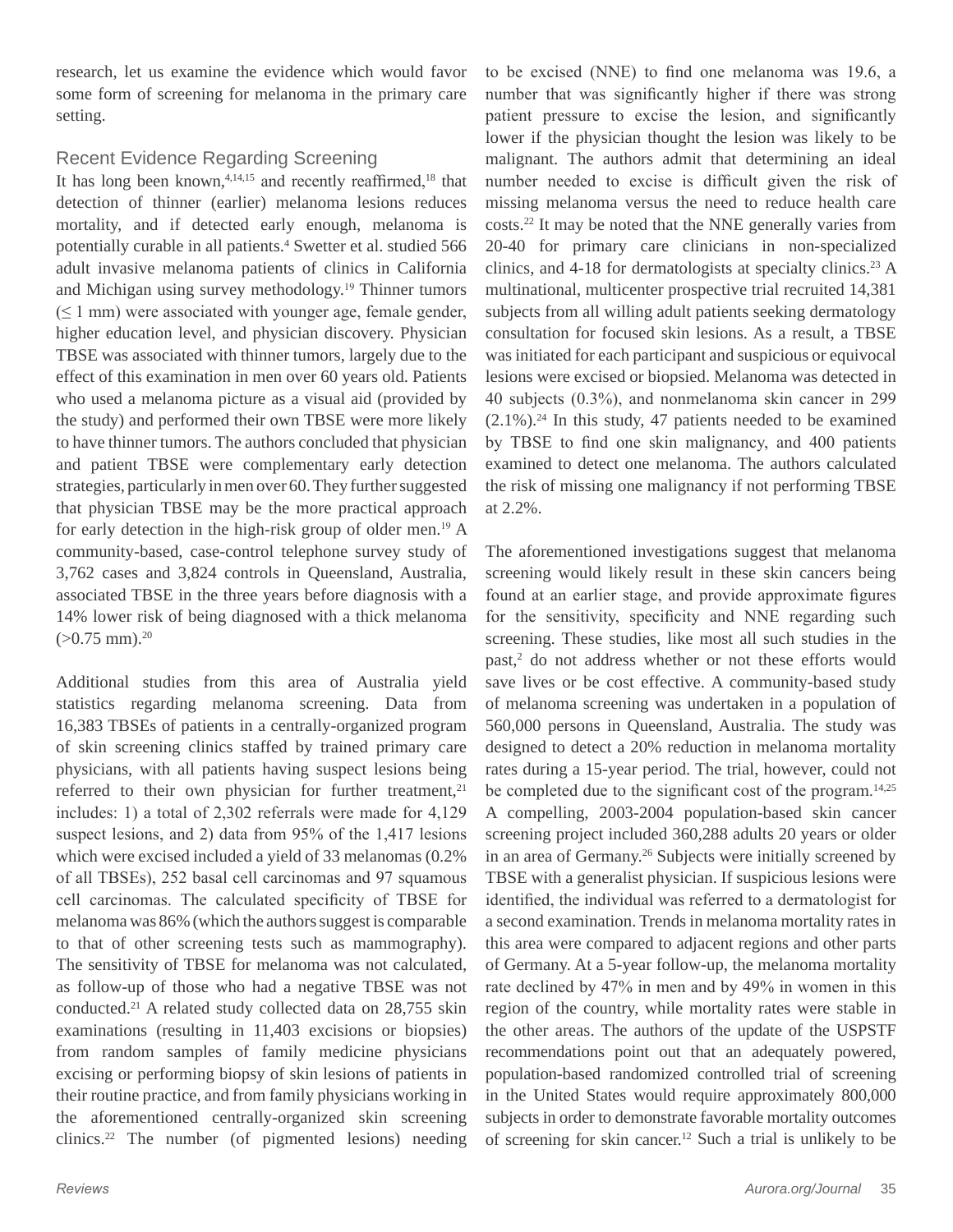

**Figure 1.** Examples of melanoma lesions. All three lesions exhibit uneven color and irregular borders. *[Photographs courtesy of National Cancer Institute (http://www.cancer.gov).]*

undertaken given the tremendous cost. Older models of costeffectiveness suggest that screening programs for melanoma may be comparable to that of other cancer screening programs currently in place in the United States in this regard.<sup>2,4,14,15</sup>

#### Screening Methods

Screening for melanoma during a TBSE by a primary care

clinician using the unaided eye generally involves either the use of the ABCDE mnemonic, or the "ugly duckling sign."1 The ABCDE mnemonic involves systematic examination of lesions for the presence of asymmetry (A), irregular or ill-defined border (B), variation in color from one area of the same lesion to another (C), diameter larger than 6 mm (D), and if the mole is evolving (changing in size, shape or color) or looks different than surrounding moles (E). The latter statement of the "E" portion of the mnemonic is the concept of the easily taught method of the "ugly duckling sign" which is to identify and investigate the mole which looks different than surrounding moles. In addition, depigmentation, ulceration and bleeding within a melanocytic lesion suggest the presence of malignant melanoma.<sup>27</sup> For illustration, Figure 1 includes examples of cutaneous melanoma, and Figure 2 presents examples of skin lesions which may resemble melanoma. Melanoma may also occur in the nail apparatus as new pigmented lines on a single nail or dyspigmentation of the nail bed or nailfold.<sup>1,27</sup> Comprehensive TBSE includes not only skin surfaces, but nail beds, palms, soles and mucocutaneous surfaces (e.g. careful visual inspection of the vulvar and vaginal mucosa during a pelvic examination). The reader is referred to a recent publication,<sup>1</sup> and a variety of available dermatologic atlases for further details and color pictures to aid in melanoma screening.

Total-body photography may be useful for documentation and for follow-up of patients being screened in the office for melanoma.27 The cost-effectiveness of this strategy has not been determined.

One concern is that while Americans make an average of 1-2 visits to primary care physicians each year, these clinicians may not be adequately trained to identify early melanoma.14 A recent systematic review revealed that while many specific educational interventions have been developed for primary care physician skin cancer education, including one aimed at medical students on a primary care rotation,<sup>28</sup> there is variability in the particular interventions and the design to study them. Few have been rigorously evaluated.<sup>29</sup> Overall rates of TBSE remain low in the United States, and disparities regarding screening remain for Hispanics, nonwhite racial groups and those with less education or lower health literacy.<sup>30</sup>

Dermoscopy (several synonyms) is a hand-held, noninvasive, real-time imaging technique to aid in the detection of skin cancer, including melanoma. It is available, with training, for use by primary care physicians.<sup>31</sup> In the hands of dermatologists, this technique has been shown to increase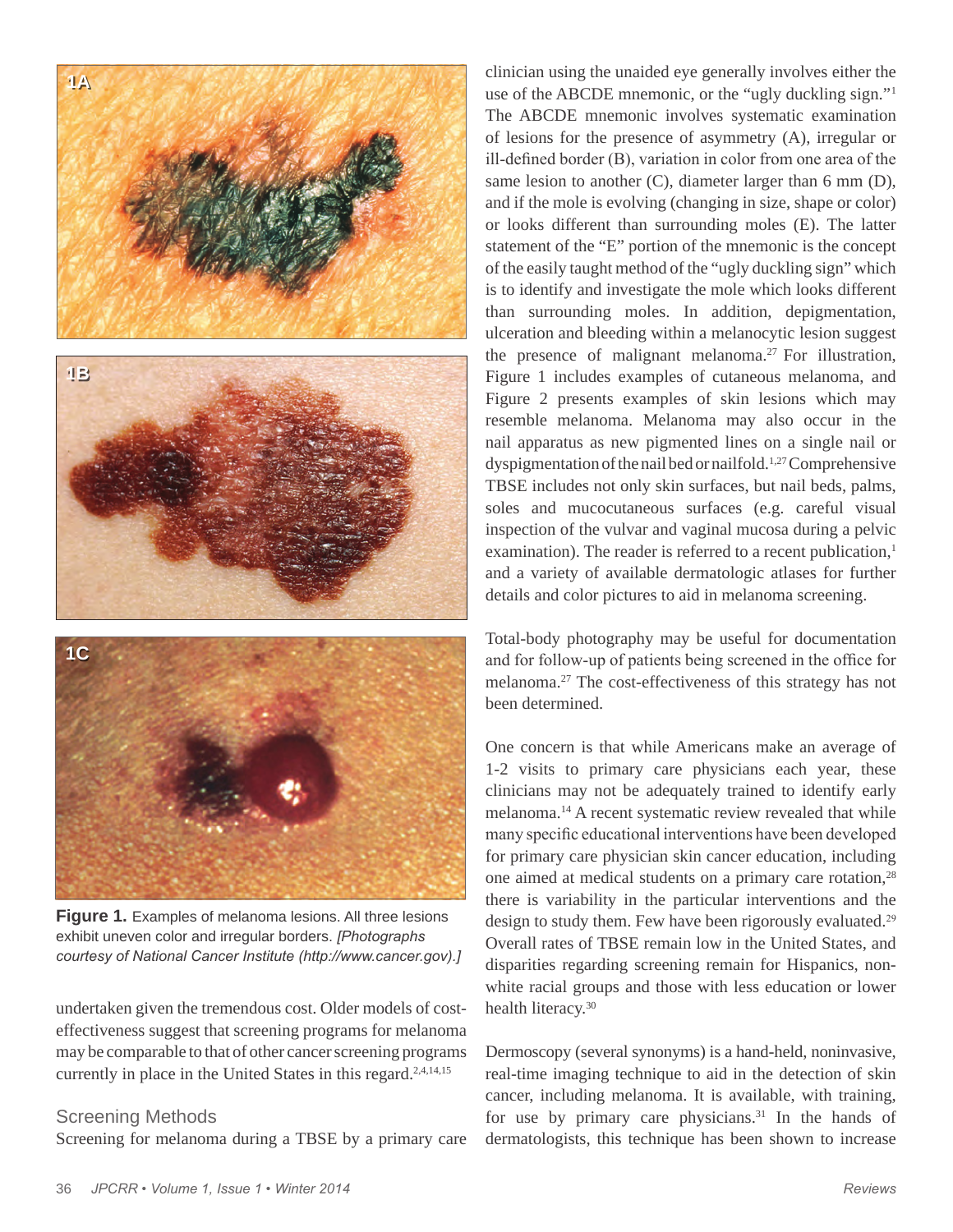sensitivity and specificity of skin cancer diagnosis, and decrease the NNE, compared to the naked eye.<sup>23</sup> Primary care physicians also increase their sensitivity for detecting melanoma with the use of this technology.1,27 Argenziano and colleagues have suggested that dermoscopy improves melanoma recognition. Signs of malignancy in melanoma become visible with dermoscopy much sooner than with the naked eye (the ABC portion of the ABCDE criteria become more evident only when the melanoma is relatively large). In addition, clinicians may more closely examine the more benign looking lesions if dermoscopy is available, and use this technique to monitor their patients.<sup>23</sup>

Available dermoscopic techniques include contact or noncontact dermoscopy with or without a liquid interface. Direct contact and the liquid interface provide maximum image clarity. Descriptions of the technical aspects of this procedure are readily available.<sup>27,31</sup> The reader is referred to the very recent publication of Marghoob et al. for excellent pictorial descriptions.31 A large study of dermatologists performing this procedure in pigmented skin lesion clinics revealed that the time needed for TBSE was 70 seconds without dermoscopy and 142 seconds with dermoscopy.<sup>32</sup>

Earlier studies have shown that self-skin examination (SSE), often in conjunction with public educational campaigns, has resulted in earlier presentation and thinner melanoma lesions upon presentation.<sup>14,15,19</sup> In the aforementioned study by Swetter et al., most melanoma lesions were discovered by SSE, rather than a physician, with important contributions by family and friends. Thinner lesions, however, were associated with physician diagnosis.<sup>19</sup> In that study, a combination of regular SSE and a melanoma visual aid were associated with thinner tumors. A randomized trial of Rhode Island and Massachusetts residents from 2000 to 2001, observed a 49% increase in SSE at one year in the intervention group. Helpful interventions included a video, a hand mirror, a shower card, brochures and sample photographs, as well as a health educator.<sup>33</sup> In an Australian study of men over 50, the addition of a video or DVD to written materials had only a transient advantage for optimization of SSE.34

Recently, new technology for patient-assisted melanoma detection has become available to consumers. Dermoscope attachments are now available for mobile telephones, allowing the consumer to send images electronically to a teledermatologist. The feasibility of this technology was demonstrated in 10 patients in Australia.<sup>35</sup> Currently these items are available for approximately \$450. No outcomes data regarding their use has been published. A number of other



smart phone applications are available. The performance of the software appears to be highly variable.<sup>36</sup>

# A Few Words Regarding Biopsy

Any suspicious lesion encountered by a primary care clinician should be biopsied, after carefully documenting the appearance and the dimensions of the lesion in the medical record.1 The preferred method of excision for diagnosis of a lesion suspected to be melanoma involves complete removal of the lesion, generally with the use of an elliptical incision made with a scalpel. Margins of normal-appearing skin should be 1-3 mm peripheral to the lesion, and a deep margin of subcutaneous fat, including appendageal structures. Punch biopsies for excision may also be used if the entire pigmented lesion, with margin, will fit entirely within the trephine.<sup>27</sup> While use of deep scoop or shave biopsies (saucerization) may be appropriate in some instances, the use of superficial shave biopsies are not recommended when invasive melanoma is suspected.<sup>1,27</sup> The reader is referred to

# **2A Figure 2.**

Nonmalignant pigmented skin lesions variably resembling melanoma. Lesion 2A is a dysplastic *[Photographs courtesy of National Cancer Institute (http://www.cancer.gov).]*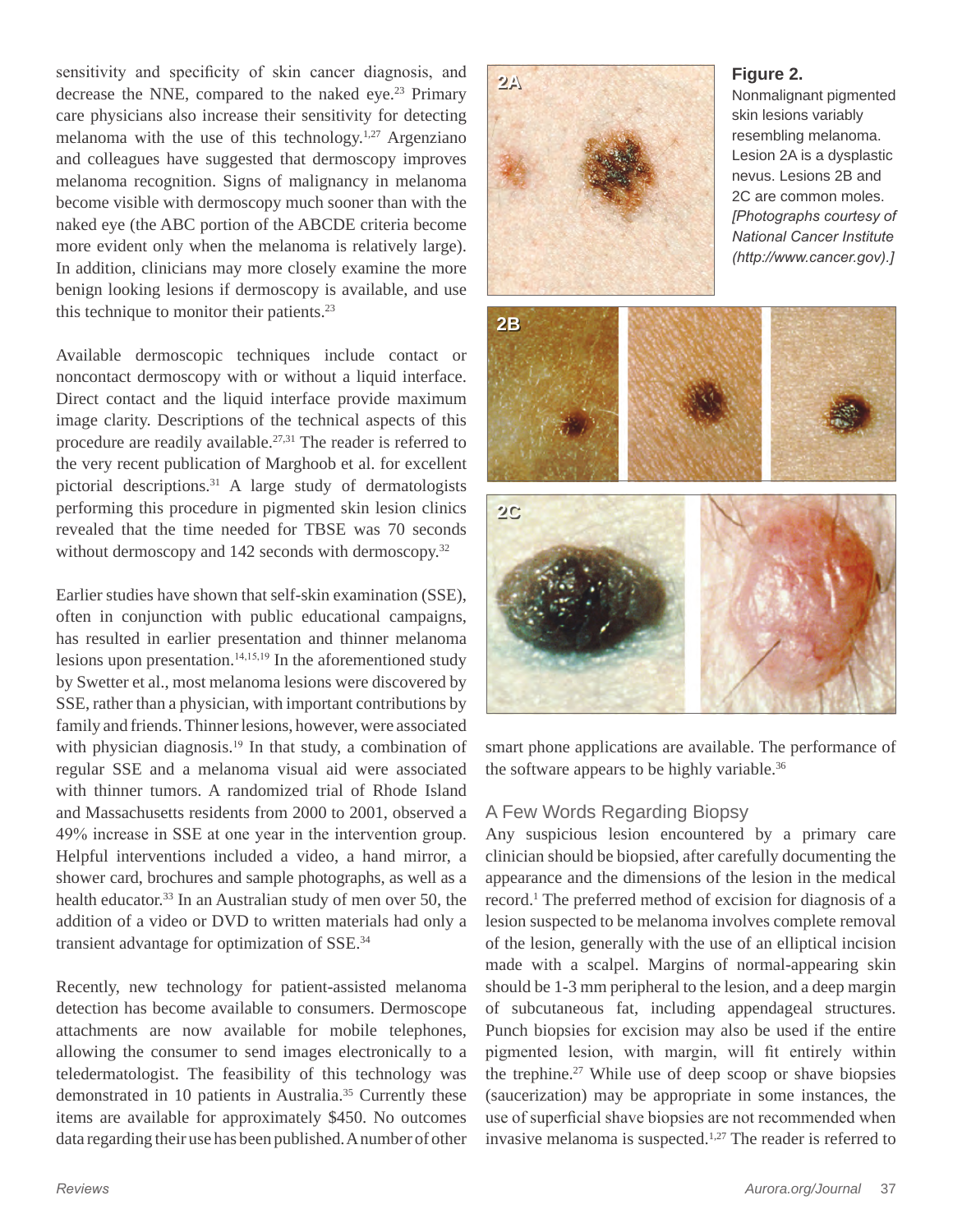the excellent review by Tran et al., for details regarding the biopsy of pigmented lesions, including those of the nails.<sup>27</sup>

# Community Empowerment

Finally, an additional important strategy is for primary care clinicians to empower their panel of patients to prevent and help diagnose melanoma. Mitchell and Leslie, in their recent review,<sup>15</sup> suggest that primary prevention messages (principally focused on sun avoidance) have been an overemphasized component of melanoma outreach education. While not recommending abandonment of such efforts, they point out that even in intensive campaigns, long-term behavioral changes have been very difficult to sustain. Primary care clinicians may be able to make an impact by inducing their high risk patients to have "skin-awareness." Patients may be referred to the ACS website as it contains excellent information for patients, including instructions on SSE: http://www.cancer.org/acs/groups/cid/documents/ webcontent/003184-pdf.pdf.

While more than half of all melanomas may be detected by patients, those individuals at highest risk for melanoma may be those least likely to seek skin cancer screening.<sup>2</sup> For example, women are more likely to detect melanomas in both themselves and their spouses. Yet some high-risk individuals do apparently recognize their personal risk factors and notice suspicious lesions.<sup>4</sup> For several years it has been suggested that educational outreach to encourage SSE for melanoma be targeted toward middle-aged and older men, particularly those with changing moles or skin types I and II (those who always or usually sunburn). $4,15$  In addition, some suggest that any clinician TBSE include SSE education.15 The latter authors point out that the USPSTF does not recommend routine physician or patient breast examination, yet a significant majority of both groups of individuals perform them.15 They further herald "causerelated marketing" such as breast cancer awareness, and basically suggest the need for a slogan and a symbol to aid in melanoma outreach education to high-risk individuals.

# **Synthesis**

As discussed above, definitive clinical outcomes and cost effectiveness studies regarding the wisdom of screening populations of patients in the United States for melanoma may never be forthcoming. Once the examination room door closes, however, the overall health and well-being of that particular patient is of immediate importance to the practicing primary care clinician. Lack of adequate time with patients at office encounters is a perceived barrier to provision of "high-quality medical care" in the primary care setting, $37$  and this situation is

not likely to improve. The successful provision of preventive screenings and education during a primary care office visit is complex and includes patient, physician, relationship and visit contextual factors, such as the number of problems brought to the fore by the patient at that encounter.<sup>38</sup> As seen above, TBSE at a routine office visit likely adds 70 or more seconds, $32$  and the education associated with it perhaps another minute. The challenge for the primary care clinician, given the constraints of limited office visit time and resources, is to effectively and individually prioritize interventions and screenings that would most improve the future health of a particular patient at that time.

It would seem prudent, based on what we have learned, to empower patients to have "skin awareness" and report suspicious findings, and to perform TBSE and teach SSE to high-risk patients. The latter would include middle-aged and older men, persons of all ages who are at risk due to skin type and behavior such as the use of tanning beds, those with a first-degree relative with melanoma, and other individuals at risk or who are concerned about their skin. It may also be appropriate, based on the clinician's relationship with a particular patient and perceived receptivity to advice, to offer primary skin protection such as sun avoidance. An algorithm based on these considerations is found in Figure 3.

# **Conclusion**

Cutaneous malignant melanoma incidence is increasing in the United States. It is associated with significant morbidity and mortality, but is potentially curable if found at an early stage. Despite lack of recommendation from the USPSTF, and current controversy, recent evidence has suggested that primary care clinicians, who are entrusted with the overall health and well-being of their patients, strongly consider targeted in-office screening, and education regarding home skin surveillance, of their high-risk patients. All suspicious lesions should be subjected to adequate biopsy.

### Conflicts of Interest None.

#### References

- 1 Shenenberger DW. Cutaneous malignant melanoma: a primary care perspective. *Am Fam Physician*. 2012;85:161-168.
- 2 Wolf J, Harris R, Ferris LK. Screening for melanoma in aging patients. *Cutis.* 2013;91:81-86.
- 3 Little EG, Eide MJ. Update on the current state of melanoma incidence. *Dermatol Clin.* 2012;30:355-361.
- 4 Geller AC, Sober AJ, Zhang Z, et al*.* Strategies for improving melanoma education and screening for men age ≥ 50 years. *Cancer.*  2002;95:1554-61.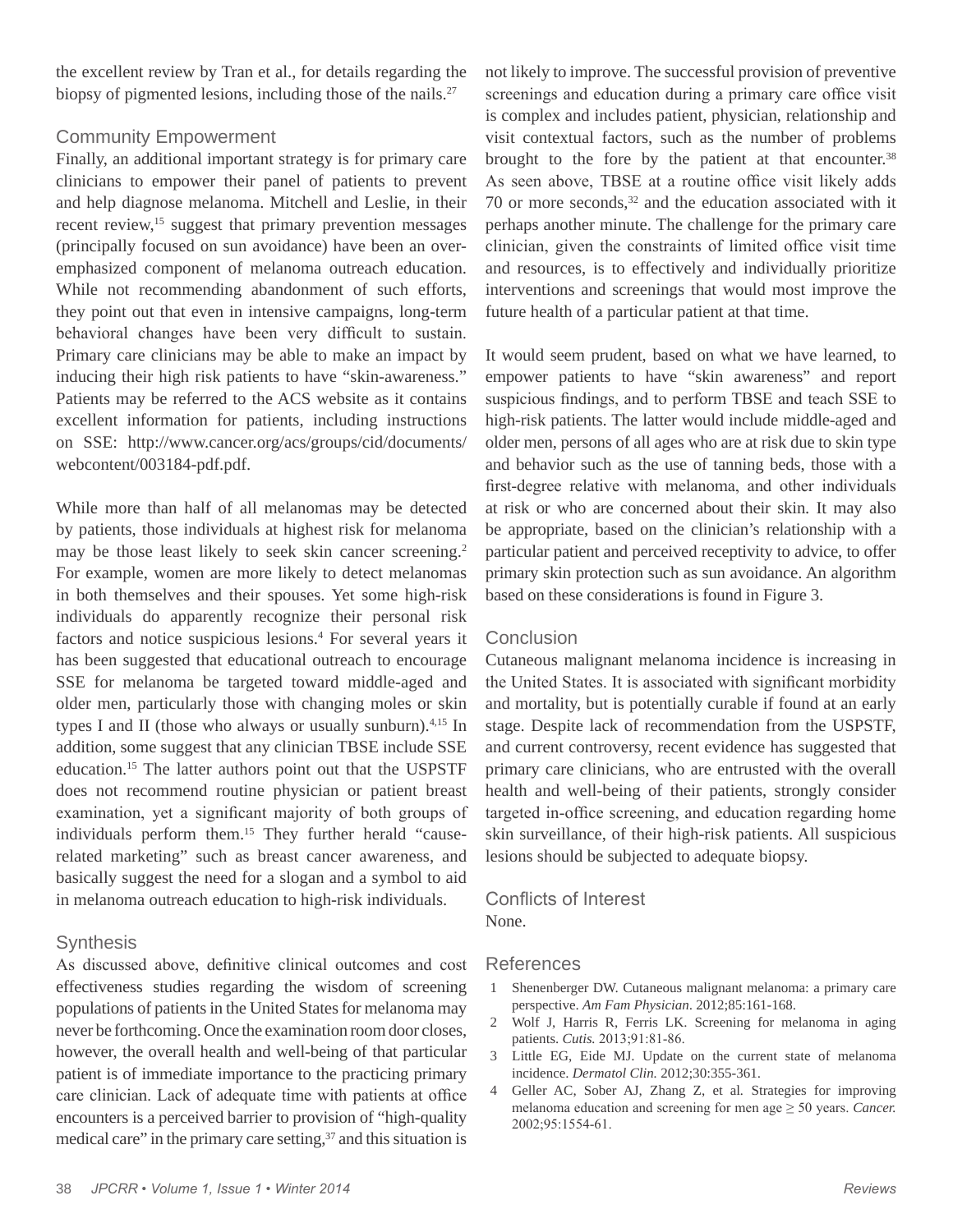# General Counseling Regarding UV Radiation Avoidance and Protection and Skin Awareness



ABCDE mnemonic and "ugly duckling" sign = see article text Flow chart developed, in part, from content of references 1,3,5,6,15